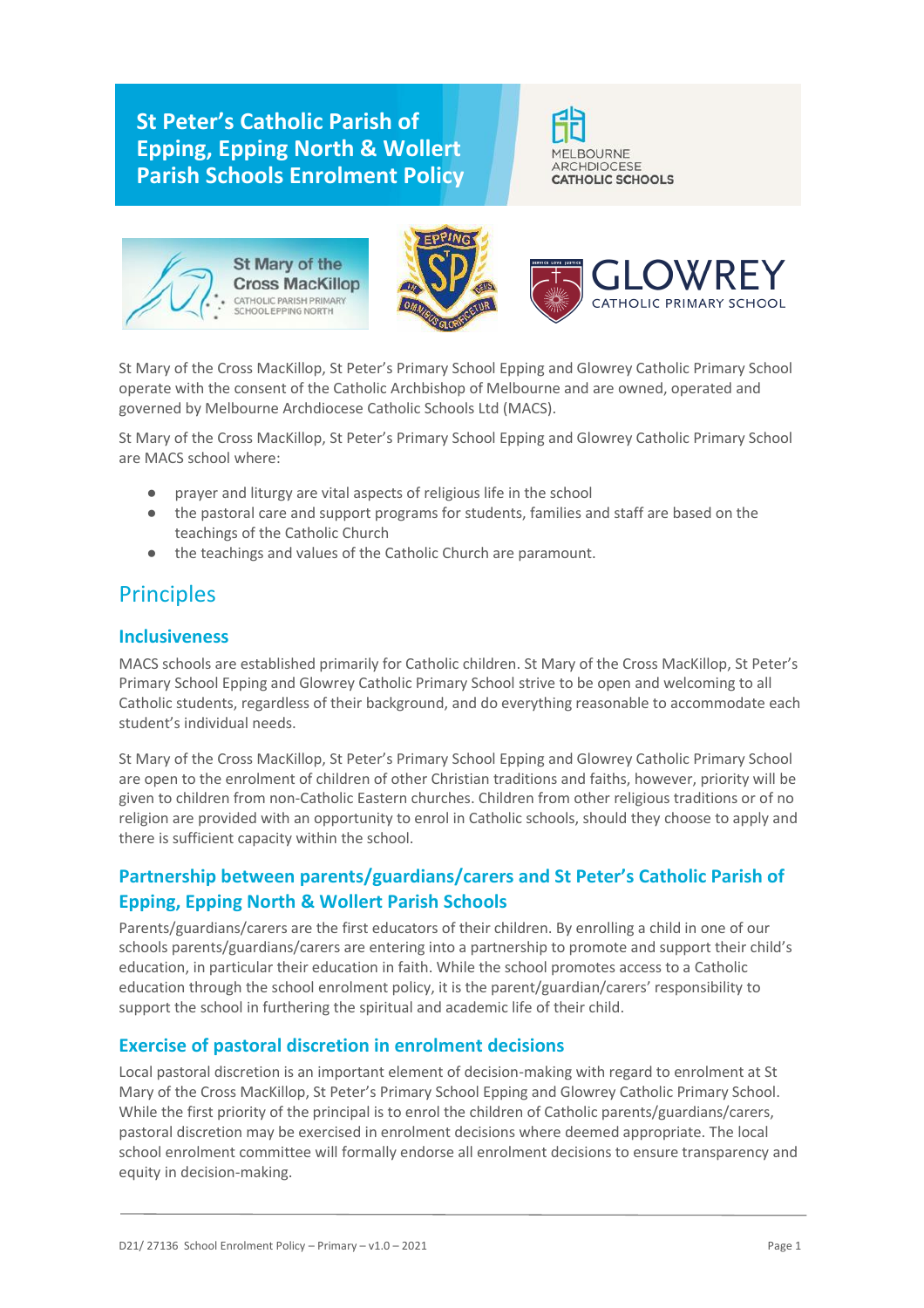### **Priority enrolment**

There is an agreed order of priority for enrolment in MACS schools, which must be followed in the enrolment policy and procedures. As systemic Catholic schools, the first priority of Catholic schools is the provision of a Catholic education for Catholic children.

The order of priority for MACS primary schools is:

- 1. Catholic children who are residents of the parish
- 2. siblings of children already enrolled in the school
- 3. Catholic children who are not residents of the parish but are recognised as parishioners by the parish priest
- 4. Catholic children from other parishes (for pastoral reasons)
- 5. children from non-Catholic Eastern churches (i.e. Greek Orthodox, Coptic Orthodox, Ukrainian Orthodox, Russian Orthodox, Serbian Orthodox and other Orthodox) who are residents of the parish
- 6. children from non-Catholic Eastern churches (i.e. Greek Orthodox, Coptic Orthodox, Ukrainian Orthodox, Russian Orthodox, Serbian Orthodox and other Orthodox) who reside outside the parish
- 7. other Christian children who are residents of the parish
- 8. other Christian children who reside outside the parish
- 9. non-Christian children who are residents of the parish
- 10. non-Christian children who reside outside the parish.

## **Definitions**

#### **Catholic child**

For the purpose of enrolment in a Catholic school, a child is considered to be Catholic if they are a member of the Catholic Church, usually established by a Certificate of Baptism.

#### **Enrolment catchment area**

The enrolment catchment area is a defined area from which a school enrols students as officially designated to a school by MACS. The parish for St Mary of the Cross MacKillop, St Peter's Primary School Epping and Glowrey Catholic Primary School is St Peter's Catholic Parish of Epping, Epping North and Wollert. In parishes with more than one primary school, the catchment for each school is determined by the parish in consultation with MACS. Our catchment areas are outlined in the map below:

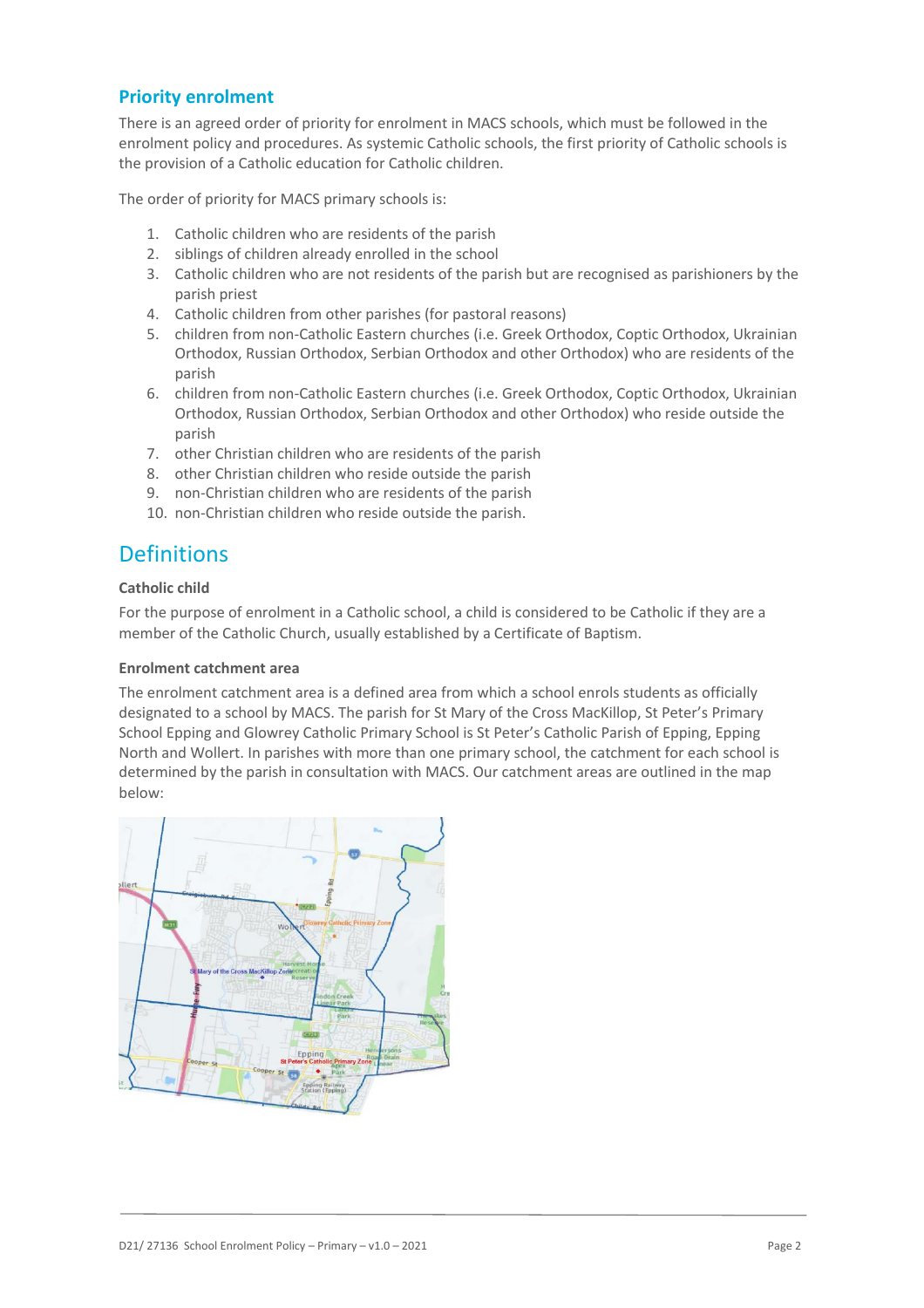Enrolment is subject to the maximum capacity of the school.

#### **Orthodox child**

For the purpose of enrolment in a Catholic school, a child is considered to be Orthodox if they are a member of a non-Catholic Eastern church, including Greek Orthodox, Coptic Orthodox, Ukrainian Orthodox, Russian Orthodox, Serbian Orthodox and other Orthodox.

#### **Parish**

'Parish' refers to the local parish as defined by its geographical boundaries and student location is based on home address.

## Parental Responsibilities

At the time of enrolment at St Mary of the Cross MacKillop, St Peter's Primary School Epping or Glowrey Catholic Primary School, parents/guardians/carers make a commitment to provide ongoing support for their child's Catholic education. In particular, parents/guardians/carers are asked to make an explicit commitment to the following responsibilities:

- complete the school's enrolment form and ensure it is returned by the due date. This does not guarantee enrolment in the school
- be prepared to support the school in the Catholic education of their child and involve themselves as much as possible
- acknowledge and commit to meeting the financial responsibilities arising from the ongoing enrolment of their child at St Mary of the Cross MacKillop, St Peter's Primary School Epping or Glowrey Catholic Primary School. Any difficulties in meeting this commitment should be discussed with the principal
- advise the principal of any court order, parenting or custodial arrangement/s that may exist in relation to their child, or any changes to such order/s, and provide a copy of the court order/s and any subsequent changes for the child's school file
- provide the school with an immunisation history statement.

## Termination of enrolment

Parents/guardians/carers are, as a condition of enrolment, expected to read and comply with the Schools Parent/Guardian/Carer Code of Conduct (Code of Conduct).

Should any parent/guardian/carer: (a) repeatedly breach the Code of Conduct (after the parent/guardian/carer, or the family collectively, has been warned that any further breach may result in a termination of enrolment); or (b) engage in conduct on a single occasion which constitutes a serious breach of the Code of Conduct (involving for example, conduct which poses a serious risk to staff or student health and safety), the circumstances may result in a termination of their child's enrolment.

A decision to withdraw or terminate the enrolment of a student in these circumstances may only be made by the Director, Learning and Regional Services upon consideration of each of the following:

- the view of the principal of the school
- an objective assessment of all presenting circumstances.

Before any final decision as to termination of enrolment is made, the student's family will be provided with an opportunity to comment on and/or provide any relevant information for consideration in this regard.